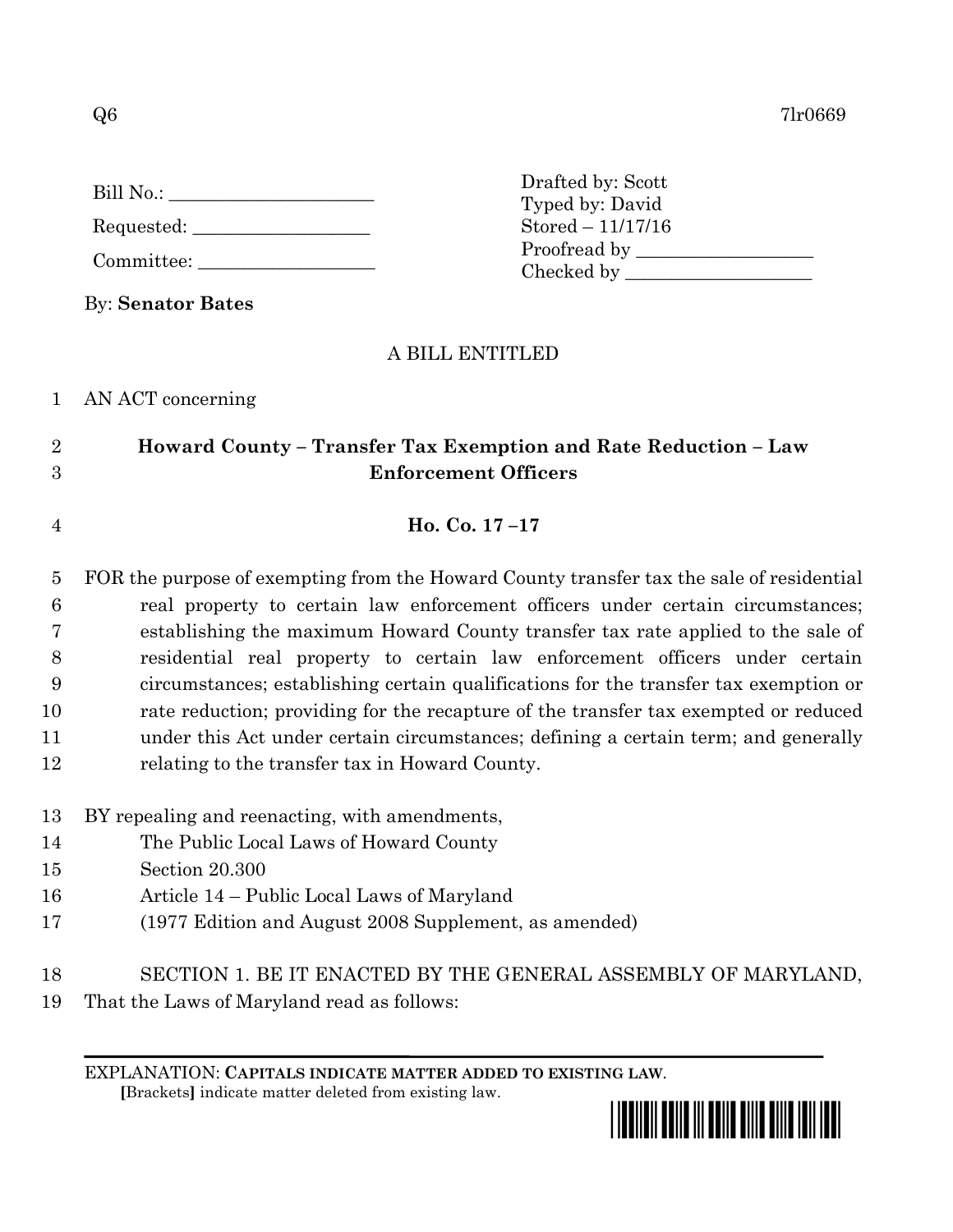## **Article 14 – Howard County**

20.300.

 **(A) [**A**] EXCEPT AS PROVIDED IN SUBSECTION (B) OF THIS SECTION, A** tax is hereby imposed upon every instrument of writing conveying title to real or leasehold property offered for a record and recorded in Howard County with the clerk of the circuit court, for all or only that portion of such property described in such instrument which is actually located in Howard County, provided that conveyances to the state or to any agency or instrumentality thereof, or any political subdivision of the state, or any nonprofit hospital or religious or charitable organization, association or corporation, shall not be subject to the tax imposed by this section. The term "instrument of writing," as used in this section shall be deemed to include any deed, lease, assignment of leasehold property or any other device the purpose of which is to convey title to real property, but shall not include any mortgage, deed of trust, conditional sales contract or any other device the purpose of which is to afford a security in real property rather than to convey title thereto.

## **(B) (1) IN THIS SUBSECTION, "LAW ENFORCEMENT OFFICER" MEANS A HOWARD COUNTY POLICE OFFICER OR HOWARD COUNTY DEPUTY SHERIFF.**

 **(2) SUBJECT TO THE PROVISIONS OF PARAGRAPHS (3) AND (4) OF THIS SUBSECTION, FOR A SALE OF RESIDENTIAL REAL PROPERTY IN HOWARD COUNTY TO A LAW ENFORCEMENT OFFICER:**

 **(I) THE TRANSFER TAX IMPOSED UNDER SUBSECTION (A) OF THIS SECTION DOES NOT APPLY TO THE LAW ENFORCEMENT OFFICER'S FIRST PURCHASE OF RESIDENTIAL REAL PROPERTY IN HOWARD COUNTY; AND**

 **(II) THE RATE OF THE TRANSFER TAX IMPOSED UNDER SUBSECTION (A) OF THIS SECTION MAY NOT EXCEED 0.7% WHEN APPLIED TO THE LAW ENFORCEMENT OFFICER'S SECOND OR SUBSEQUENT PURCHASE OF RESIDENTIAL REAL PROPERTY IN HOWARD COUNTY.**

 **(3) TO QUALIFY FOR AN EXEMPTION OR RATE REDUCTION UNDER THIS SUBSECTION, AT LEAST ONE GRANTEE, OTHER THAN A CO–MAKER OR GUARANTOR, MUST:**